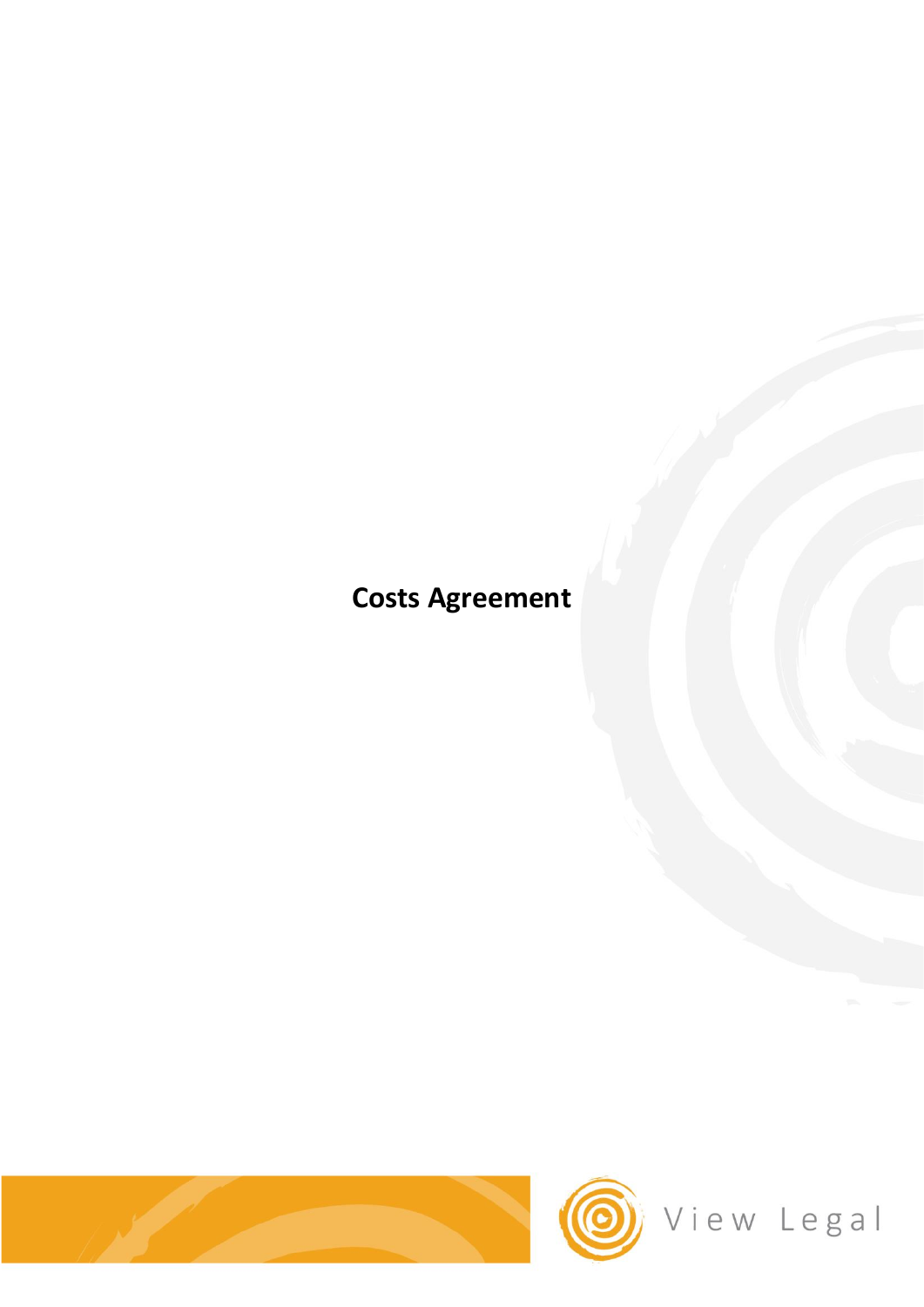### **Table of Contents**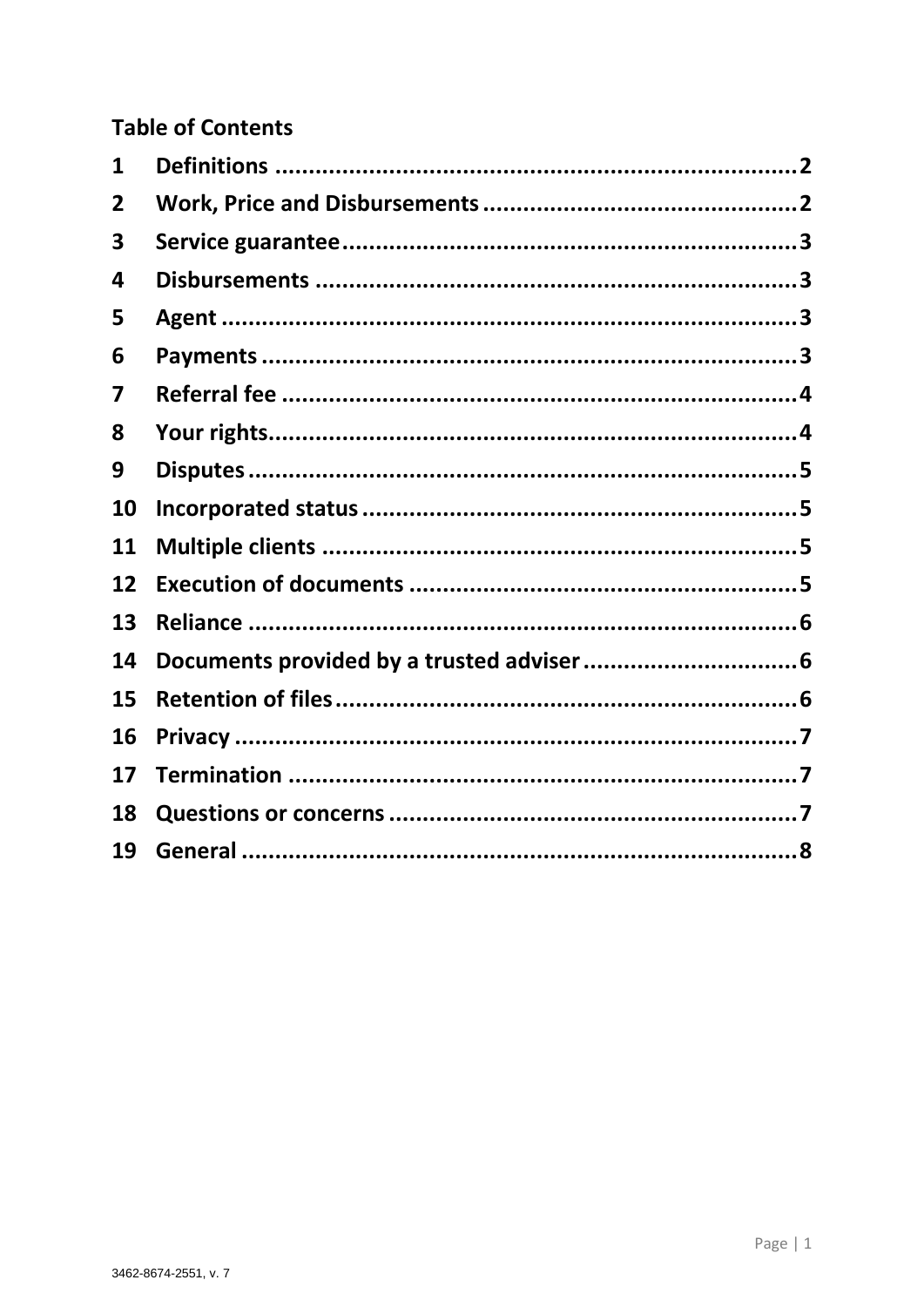## **Costs agreement**

#### <span id="page-2-0"></span>**1 Definitions**

#### 1.1 In this document:

| <b>Term</b>                  | <b>Definition</b>                                                                                                                                 |
|------------------------------|---------------------------------------------------------------------------------------------------------------------------------------------------|
| <b>Agent</b>                 | Means any accountant, financial planner, lawyer or other adviser you ask us to<br>liaise with and their authorised representatives.               |
| <b>Disbursements</b>         | Means any costs or expenses incurred by us in connection with the Work.                                                                           |
| <b>Email</b>                 | Means the email to which this document is attached, including any other<br>documents attached to that email.                                      |
| <b>Further Letter</b>        | Means the correspondence we will send you about the Further Work, setting out<br>the Price and Disbursements payable by you for the Further Work. |
| <b>Further Work</b>          | Means each new set of instructions for further work received from you.                                                                            |
| <b>GST</b>                   | Has the meaning given to that term in A New Tax System (Goods and Services Tax)<br>Act 1999 (Cth).                                                |
| <b>Initial Work</b>          | Means the work described in the Email.                                                                                                            |
| Local<br><b>Jurisdiction</b> | Means the State in which you reside and in the event of uncertainty, is deemed to<br>be Queensland.                                               |
| <b>Price</b>                 | Means the amount charged by View Legal Pty Ltd for professional services.                                                                         |
| <b>Providers</b>             | Means our related entities, affiliated organisations, service providers and other<br>agencies, who may be located in Australia or overseas.       |
| us, our or we                | Means View Legal Pty Ltd ACN 168 702 707.                                                                                                         |
| <b>Work</b>                  | Means the Initial Work and any Further Work.                                                                                                      |
| you or your                  | Means the person or organisation that has engaged us to perform Work.                                                                             |

#### <span id="page-2-1"></span>**2 Work, Price and Disbursements**

- 2.1 You have engaged us to undertake the Initial Work for the Price.
- 2.2 If you instruct us to undertake any Further Work, we will:
	- send you a Further Letter;  $(a)$
	- $(b)$ provide an updated Price; and
	- notify you of any Disbursements likely to be payable.  $(c)$
- 2.3 Each Price outlined in a Further Letter is guaranteed for 30 days from the date it is given. Acceptance by us of a request to perform work for you more than 30 days after we have provided a Price is at our sole discretion.
- 2.4 You agree to pay the Price and Disbursements for doing the Work.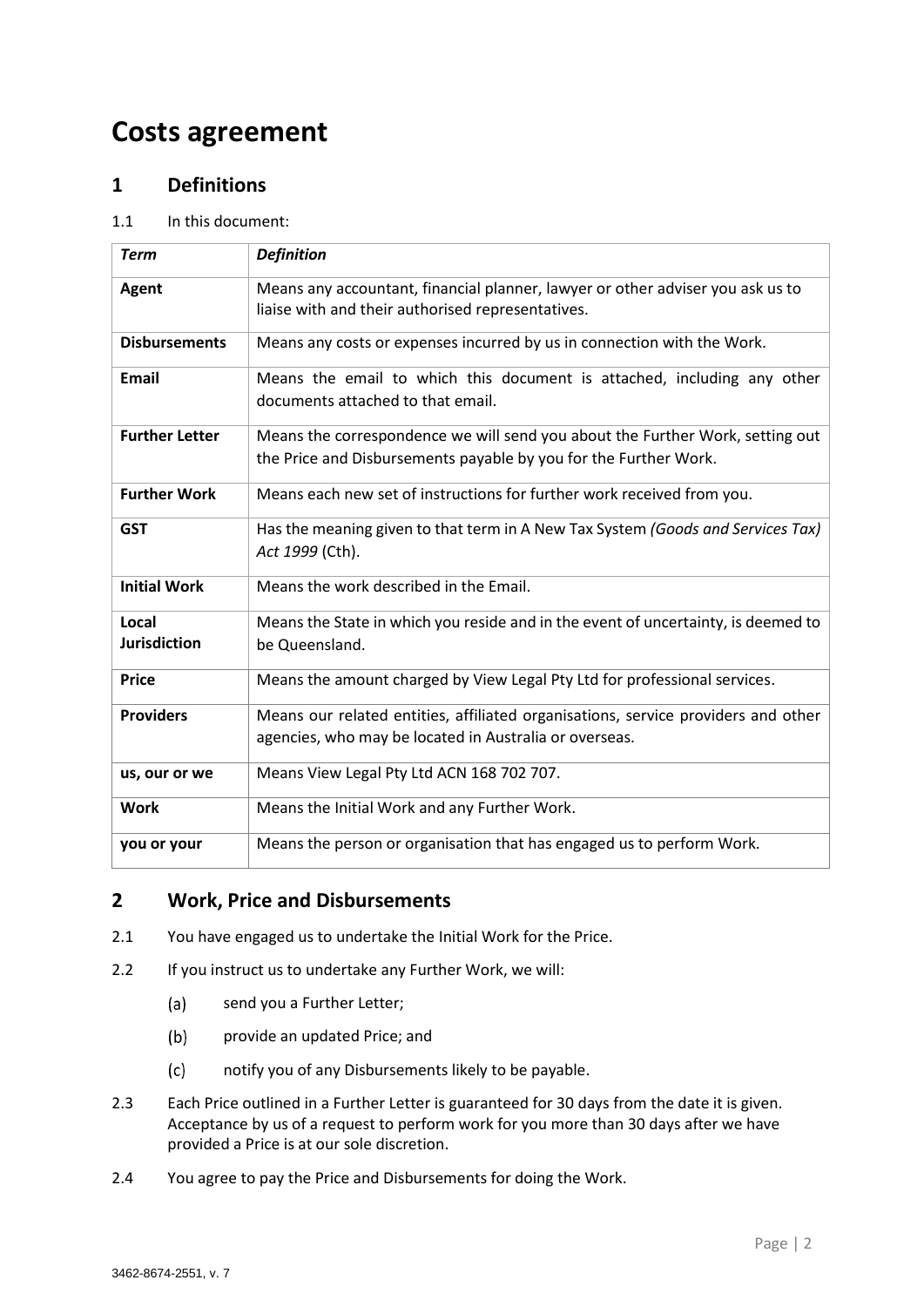- 2.5 The Work includes a minimum of two meetings with us. If the first meeting is held, and you subsequently elect not to proceed before any other work has been completed by us (or you do not respond to requests for further information within 10 days of the first meeting), you will be charged 40% of the Price and the engagement will be terminated. If we have completed any other work beyond the first meeting, you agree that the full Price will be payable.
- 2.6 You agree that all invoices will be provided to you electronically, unless you expressly request an invoice to be issued in hard copy.
- 2.7 You may accept this agreement in writing or by continuing to give us instructions about the Work.

#### <span id="page-3-0"></span>**3 Service guarantee**

- 3.1 Our Price is guaranteed in relation to the service provided.
- 3.2 If at any time you believe the value we provide does not reflect the Price please contact us immediately so we can agree an adjustment.

#### <span id="page-3-1"></span>**4 Disbursements**

- 4.1 We may incur GST-free costs or non GST-free costs as your agent. If requested, we will give you the tax invoice from the relevant supplier.
- 4.2 To the extent any Disbursements are incurred by us, you agree to pay us the amount we incur on your behalf.

#### <span id="page-3-2"></span>**5 Agent**

- 5.1 You authorise us to liaise with the Agent as your agent to complete the Work until you tell us otherwise.
- 5.2 You agree the Agent is acting on your instructions and has your authority to:
	- $(a)$ communicate with us about the Work;
	- $(b)$ give us instructions and receive our advice about the Work;
	- $(c)$ receive notices from us on your behalf; and
	- $(d)$ give comments and material to us, solely to assist us perform the Work and provide our legal advice to you.

#### <span id="page-3-3"></span>**6 Payments**

- 6.1 We will issue a tax invoice after substantive completion of the Work, which may be upon the provision of draft documents.
- 6.2 You agree to pay the tax invoice in full within 14 days of the date of issue. We can charge interest on overdue accounts at the rate equal to the Cash Rate Target set by the Reserve Bank of Australia (as at the date on the tax invoice) plus 3.5%. This is a benchmark rate of interest.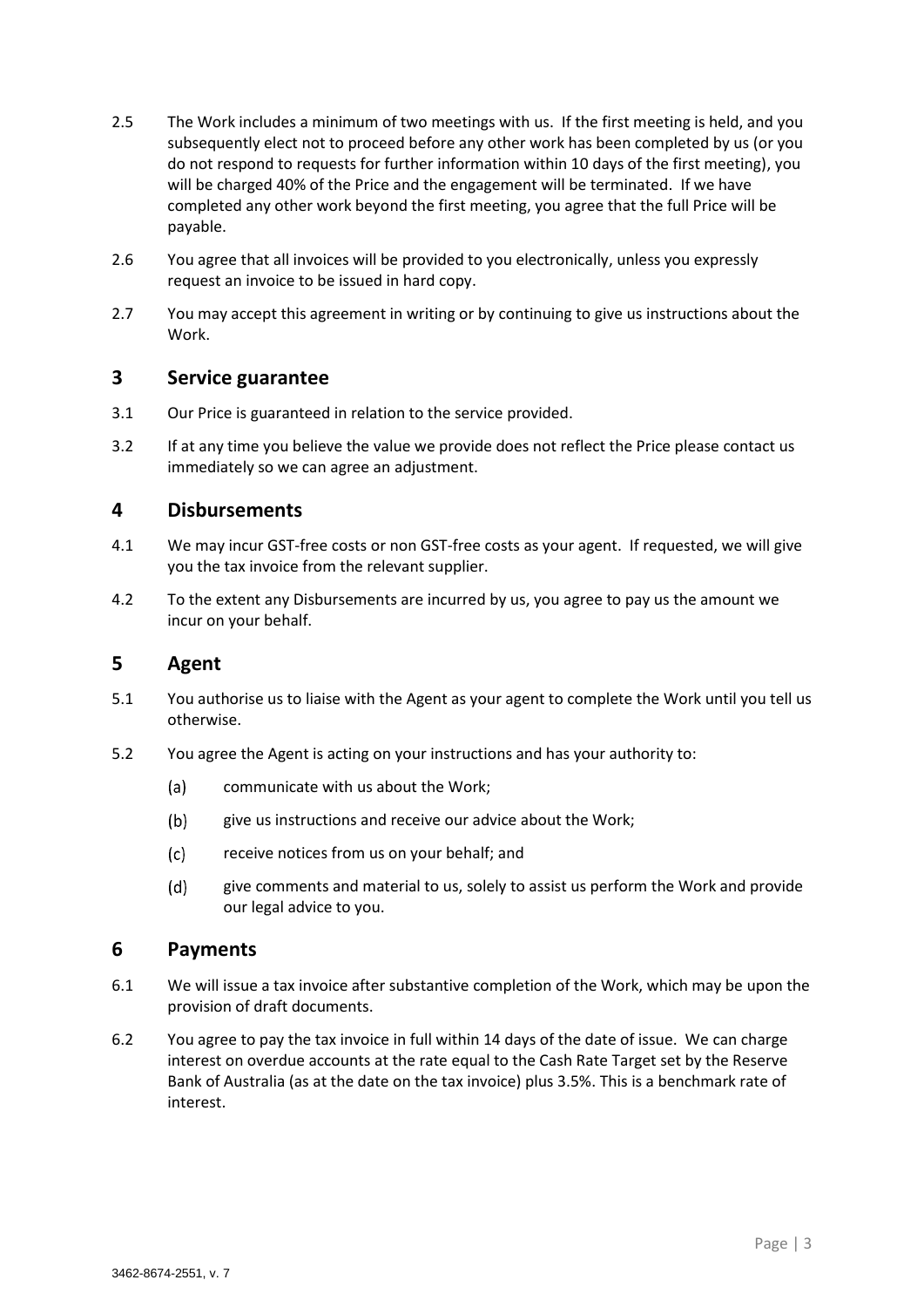#### <span id="page-4-0"></span>**7 Referral fee**

- 7.1 In return for identifying the need for you proceeding with having us advise in relation to your estate planning, the Agent who introduced you to us is paid a referral fee of 10% of the Price of the package selected from the following scope, [here.](https://viewlegal.com.au/wp-content/uploads/2021/09/View-Facilitated-Estate-Planning.pdf) If the engagement is terminated and the full Price is not paid to us by you, the referral fee will accordingly be reduced to 10% of any amount that is paid to us.
- 7.2 If a separate scope (regardless of the Price paid to us) is provided, the maximum referral fee payable to your Agent is 10% of the concierge service level for the 'multiple testamentary trusts (couple) package' [here.](https://viewlegal.com.au/wp-content/uploads/2021/09/View-Facilitated-Estate-Planning.pdf)
- 7.3 The referral fee is payable to your Agent as follows:
	- within 30 days of you paying the Price to us, View will confirm to the Agent the  $(a)$ referral fee payable and request a tax invoice; and
	- $(b)$ after receipt of the Agent's tax invoice by View, the referral fee will be paid to the Agent by View.
- 7.4 No referral fees are paid for any other work outside the scope [here.](https://viewlegal.com.au/wp-content/uploads/2021/09/View-Facilitated-Estate-Planning.pdf)
- 7.5 Until you either pay the Price or attend the first meeting with View as outlined in the scope [here,](https://viewlegal.com.au/wp-content/uploads/2021/09/View-Facilitated-Estate-Planning.pdf) you may refuse to enter into this agreement. Your payment of the Price or attendance at the first meeting is a deemed acceptance of this agreement. If you refuse to enter into an agreement with us, no referral fee is paid to your Agent.
- 7.6 For clarity, in no circumstances:
	- is the referral fee recovered from you;  $(a)$
	- $(b)$ will your Agent influence the nature, style and extent of the representation to you by us;
	- $(c)$ will the position in relation to your privacy or on termination (as set out in this document) be impacted on.

#### <span id="page-4-1"></span>**8 Your rights**

- 8.1 You have the right to:
	- $(a)$ negotiate this document with us;
	- $(b)$ receive a bill of costs from us;
	- $(c)$ request an itemised bill of costs after you receive a lump sum bill from us;
	- $(d)$ request written reports about the progress of your matter and the costs incurred in your matter;
	- $(e)$ apply for costs to be assessed within twelve months if you are unhappy with our costs;
	- $(f)$ apply for this document, or a provision of it, to be set aside;
	- $(g)$ accept or reject any offer we make for an interstate costs law to apply to your matter;
	- $(h)$ notify us that you require an interstate costs law to apply to your matter; and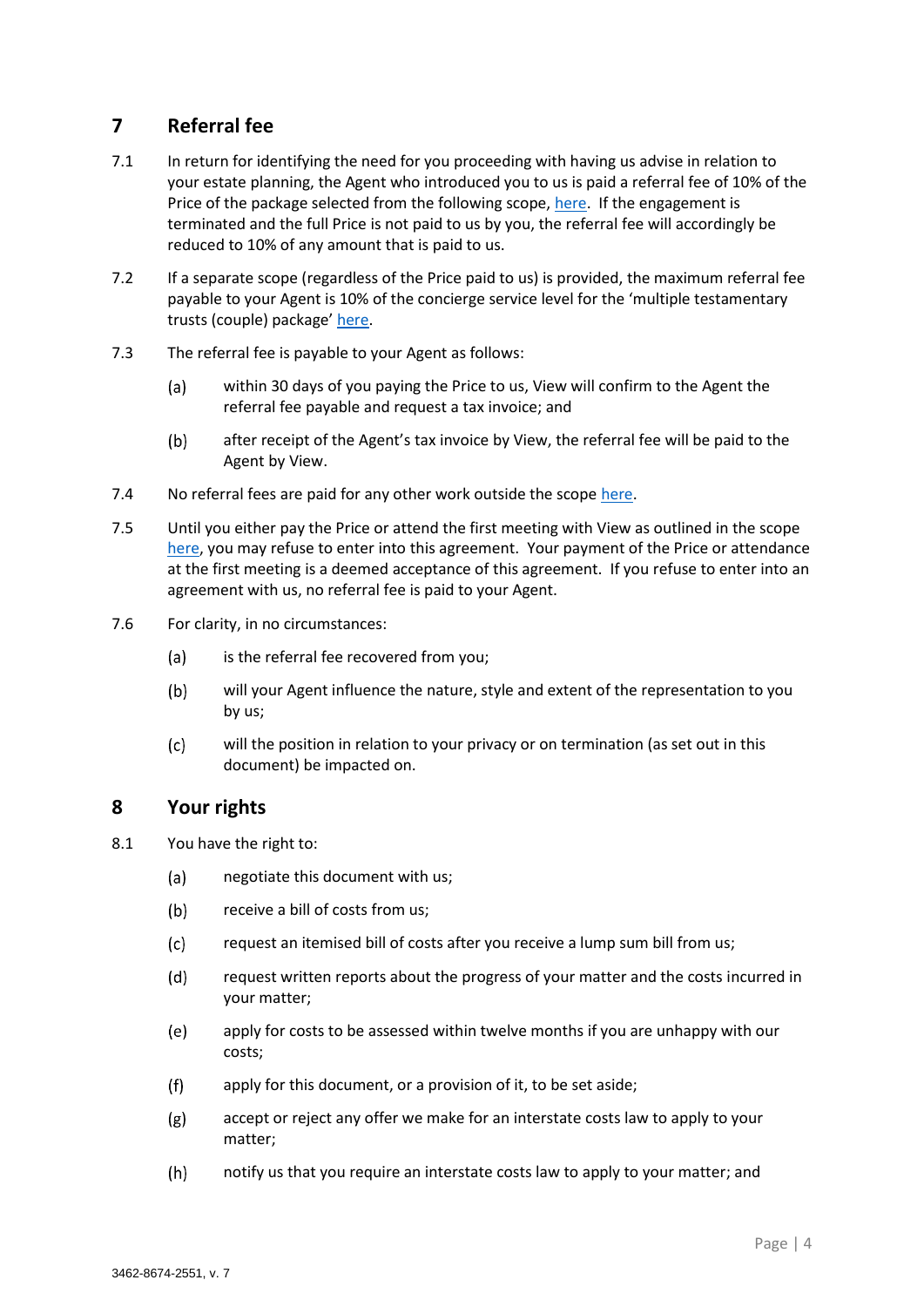- $(i)$ be notified of any substantial change in the matters disclosed in this notice.
- 8.2 This document provides you with information about our legal services, the cost of those services and your rights. For more information about your rights, please contact the Law Society in your Local Jurisdiction.

#### <span id="page-5-0"></span>**9 Disputes**

- 9.1 The following avenues are open to you under the terms of the *Legal Profession Act* of your Local Jurisdiction. In the event of a dispute in relation to legal costs:
	- $(a)$ to apply for a costs assessment within 12 months of delivery of a bill or request for payment or such extended time as may be permitted by the court or costs assessor after considering the reason for the delay; and
	- $(b)$ to apply to set aside the costs agreement within six years or other times as the law permits.

#### <span id="page-5-1"></span>**10 Incorporated status**

- 10.1 We are an incorporated practice and we advise that:
	- $(a)$ all legal services provided under this document will be provided by an Australian legal practitioner;
	- $(b)$ the provision of legal services is regulated by the *Legal Profession Act* in your Local Jurisdiction however the provision of non-legal services under this document is not regulated by that legislation; and
	- $(c)$ the information in this clause is provided to you in relation to all matters that you may instruct us on an ongoing basis.

#### <span id="page-5-2"></span>**11 Multiple clients**

- 11.1 When acting for more than one person in doing the Work, we endeavour to act in the best interests of each person.
- 11.2 If we conclude it is impossible to act in the best interests of each person, we will advise each of you to seek separate advice.
- 11.3 At our discretion, any instructions we receive from one of you may be taken to be instructions from all of you.
- 11.4 All persons are jointly and severally responsible for paying the Price and Disbursements.
- 11.5 When acting for more than one person in doing the Work, you acknowledge that information obtained from one person may be shared by us with each other person.

#### <span id="page-5-3"></span>**12 Execution of documents**

- 12.1 Where you have engaged View Legal to produce legal documents for you and View Legal provides those documents to you for execution, you acknowledge that:
	- $(a)$ it is your responsibility to ensure that those documents are appropriately signed and witnessed; and
	- $(b)$ View Legal is not responsible for following you up to ensure this has been done.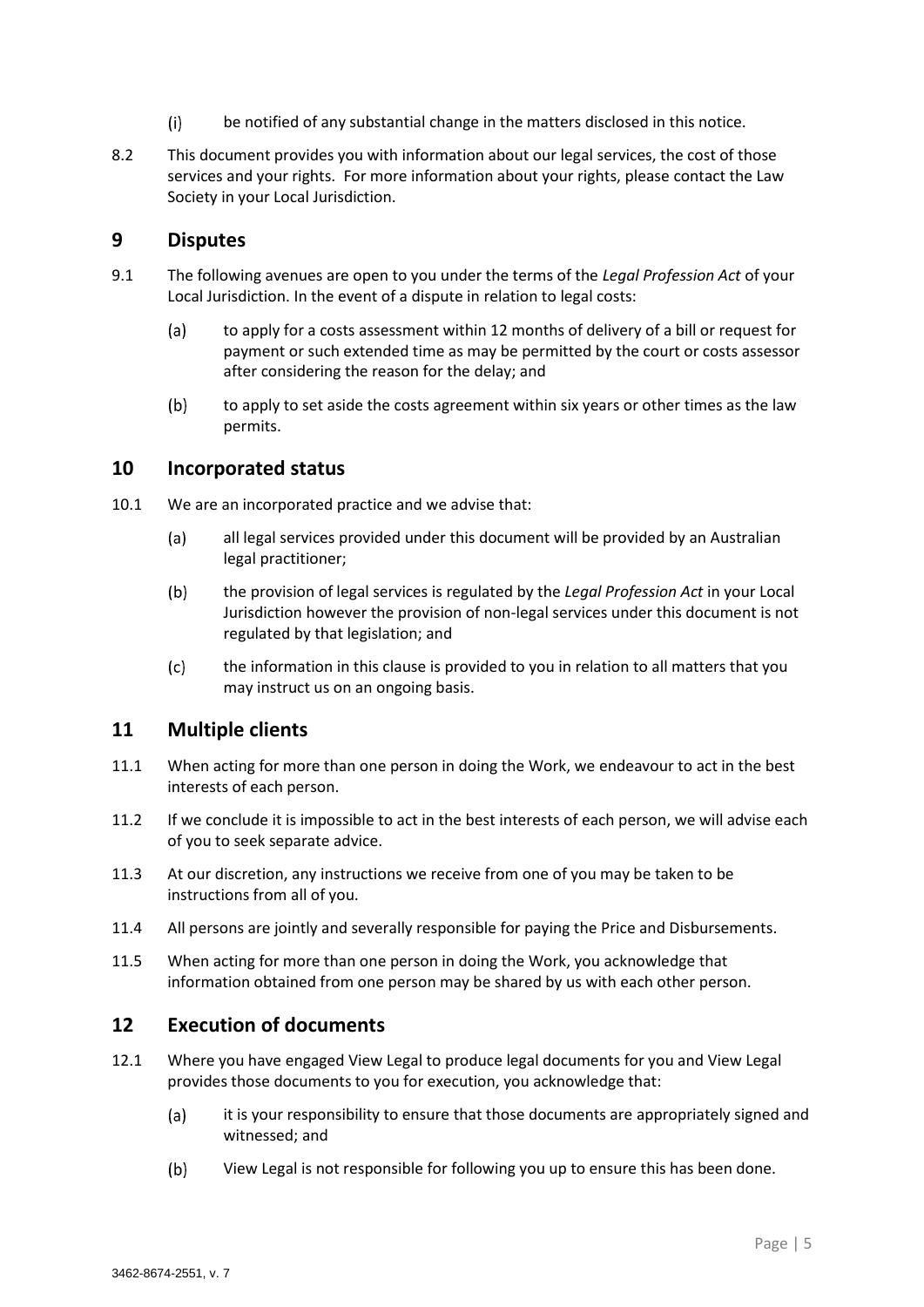#### <span id="page-6-0"></span>**13 Reliance**

- 13.1 Our advice is given exclusively to you and we are not responsible to anyone else for any loss or damage they suffer as a result of them relying on our advice.
- 13.2 To the extent permitted by law, you agree that our liability for any loss or damage you suffer as a result of our Work is capped at \$10,000,000.
- 13.3 If we are requested to retain original documents, including wills and attorney documents, on your behalf, you agree to ensure your executors are advised of the location of the documents. To the extent permitted by law, you agree that our storage and custody of your will is a courtesy service, which does not require us to positively monitor newspapers or any other publication which may contain death notices. In addition, you accept that View Legal has no ongoing retainer to and is not liable to keep you informed of changes you should make or consider making to any documents prepared by View Legal, including as a consequence of future changes in the law.
- 13.4 You acknowledge you are advised, and have had the opportunity, to seek independent advice about this document.

#### <span id="page-6-1"></span>**14 Documents provided by a trusted adviser**

- 14.1 During the course of us acting for you, we may be provided with information from your accountant, financial planner and/or other trusted adviser. Such information may include:
	- trust deeds and amendments of trust deeds;  $(a)$
	- $(b)$ company constitutions;
	- $(c)$ financials for companies and trusts;
	- $(d)$ self-managed superannuation trust deed and amendments;
	- $(e)$ financials for self-managed superannuation funds;
	- $(f)$ details of any binding death nominations and pension arrangements; and
	- details of assets and liabilities of you personally and held via entities including  $(g)$ ownership and value.
- 14.2 You should be aware that information provided to us by other advisers may sometimes be incorrect and the information should be scrutinised by you to ensure that your intentions are fulfilled, as we are not in a position to confirm the correctness of the information.
- 14.3 If there is a possibility that the information that has been provided to us by your trusted adviser is not correct, please advise us urgently so that steps can be taken to check the accuracy of the information provided. Unless we hear from you otherwise, we will assume the information provided is correct and will not be liable for any loss suffered by you or anyone else claiming to suffer a loss as a result of any incorrect information that we have relied upon to advise you and prepare your documents.

#### <span id="page-6-2"></span>**15 Retention of files**

- 15.1 Subject to clause [15.4,](#page-7-3) all of our files are stored electronically only, with no physical files maintained.
- 15.2 You authorise us to: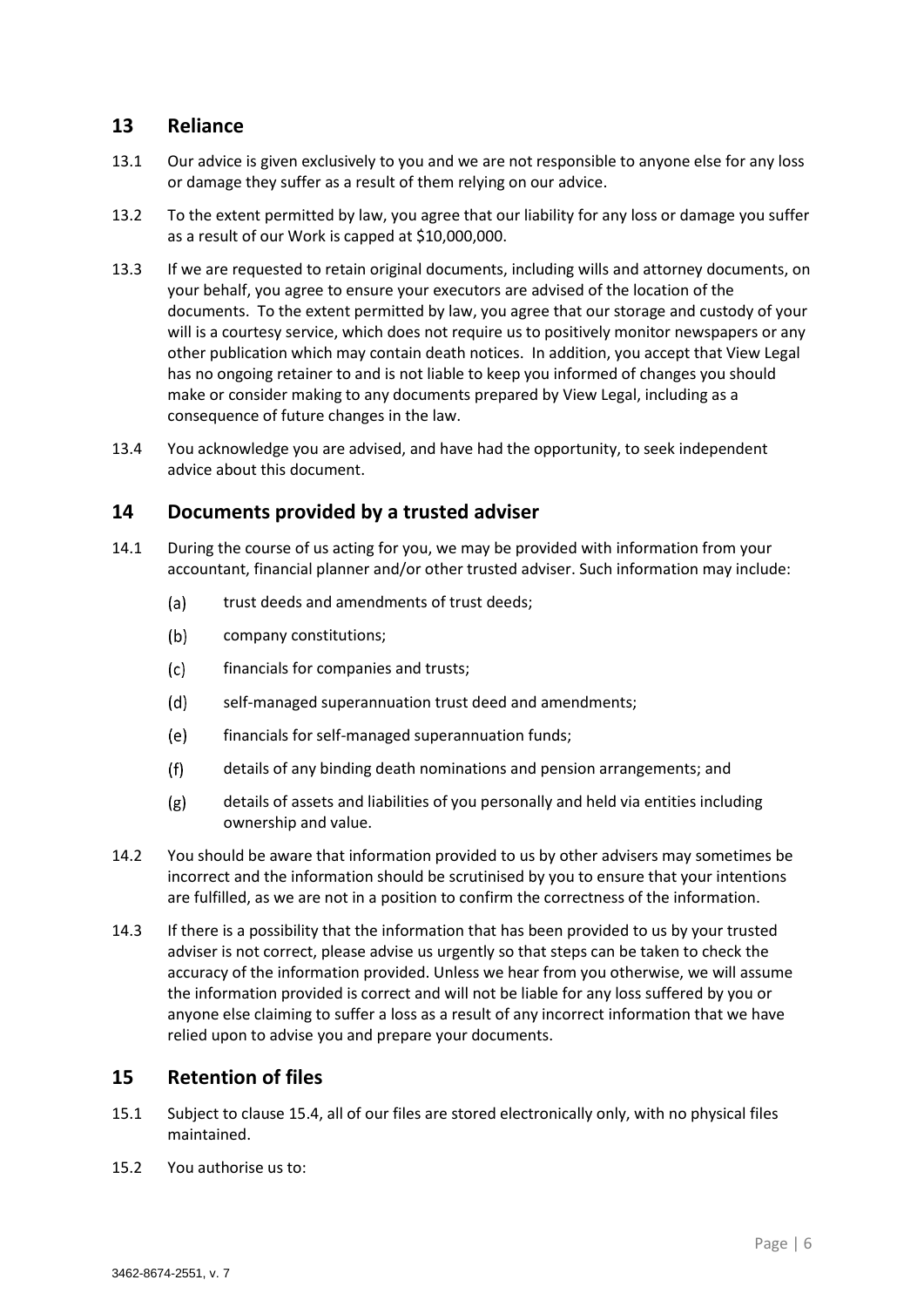- $(a)$ destroy your file, including electronic records, after seven years from the completion of the Work; and
- $(b)$ retain a physical or electronic copy of your file (including any confidential information or intellectual property) if you request the file from us.
- 15.3 In relation to files transferred to our firm from another firm, we review and scan any physical documents we believe are relevant and then destroy the file.
- <span id="page-7-4"></span><span id="page-7-3"></span>15.4 If you request us to store a physical file or document, you consent to us:
	- $(a)$ charging you a fee for the storage, release or perusal of such physical file or document;
	- $(b)$ the fees charged by us in accordance with clause [15.4\(a\)](#page-7-4) will be our reasonable fees as published from time to time on our website a[t https://viewlegal.com.au/secure](https://viewlegal.com.au/secure-storage-fees/)[storage-fees/;](https://viewlegal.com.au/secure-storage-fees/) and
	- $(c)$ charging you any postal or courier fees on a cost recovery basis for the return of any physical file or document.

#### <span id="page-7-0"></span>**16 Privacy**

- 16.1 As we collect, use and disclose personal information about you, the terms of our Privacy Policy apply. Our Privacy Policy may be accessed at [https://viewlegal.com.au/privacy](https://viewlegal.com.au/privacy-policy/)[policy/.](https://viewlegal.com.au/privacy-policy/)
- 16.2 By continuing with this instruction, you acknowledge that you have read and consent to our Privacy Policy.
- 16.3 You (and any client who you represent) consent to the appointment of View Legal Pty Ltd and its Providers to act as agent in relation to any company registration process we are instructed to assist with, including the correction of any errors.
- 16.4 Unless you specifically request us not to, you authorise us to record all telephone calls, virtual meetings and any in person meetings will be recorded as a digital file and often transcribed into a Word document for quality, compliance and training purposes at our discretion.

#### <span id="page-7-1"></span>**17 Termination**

- 17.1 You may terminate this document at any time by giving written notice to us however you remain liable for the legal costs up until that time.
- 17.2 If you do not pay monies in accordance with this document, we may suspend work and cease acting for you.
- 17.3 We may terminate this document by giving at least seven days written notice to you for any reason.
- 17.4 We may retain possession of your file until all outstanding payments of the Price and Disbursements have been paid.

#### <span id="page-7-2"></span>**18 Questions or concerns**

18.1 If you experience a problem with the performance of the Work or wish to discuss legal costs, please contact View Legal director Matthew Burgess on 0403 209 977.